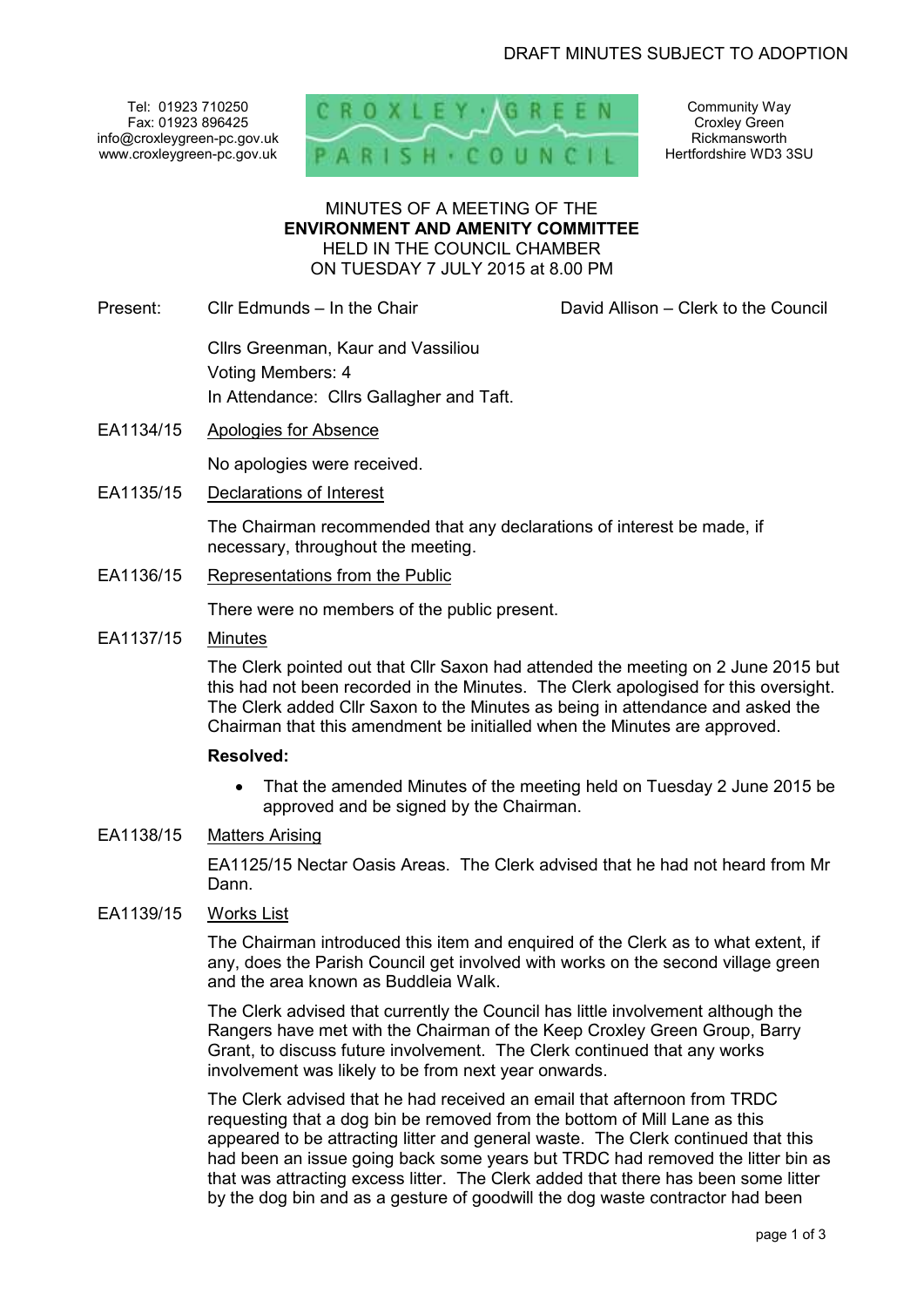removing this when the dog bin was emptied. The Clerk continued that he would be instructing the company not to remove any litter or general waste from the area and he would also be making arrangements to remove the dog bin which will be redployed elsewhere, probably on public footpath number 15 – Baldwins Lane to Girton Way.

There were no other comments regarding the Works List.

#### **Resolved:**

• That the Works List for July 2015 be noted.

#### EA1140/15 Proposed TRDC Public Space Protection Order

The Chairman introduced this item and asked the Clerk to elaborate. The Clerk advised that this matter goes back some time as in 2012 there was a paper presented to the Executive Committee of TRDC regarding going out to consultation for a trial of bringing in a Dog Control Order for Chorleywood House Estate and Chorleywood Common.

The Clerk stated that the proposal by TRDC fell into four parts dog fouling, authorised officers giving an owner an instruction to place a dog on a lead, dogs being kept on a lead in certain places and the maximum number of dogs (4) a person can walk at one time.

The Clerk commented that the leads by order section refers to an 'authorised officer' and it may be appropriate to consider requesting of TRDC that the Council's Rangers become authorised.

It was commented that the matter of dog fouling appears to increase during school holidays and initially a Cllr expressed concerns in regard to section 2, 3 and 5 particularly in regard to the potential abuse of enforcement powers set out in the order.

It was commented that in regard to dog fouling there should be more signs advising of the penalty for dog fouling and it was asked who was going to enforce the matters and who gets the benefit of the fines imposed.

A discussion ensued regarding the strengths of the existing dog fouling legislation and in particular that it may not be the legislation that is a particular problem but one of actually enforcement of the legislation particularly during out of office hours and at weekends.

Some concerns were expressed about whether the Council's Rangers should become involved in the context of potentially aggressive dog owners. It was also commented that dogs are sensitive to how people react to them but the proposals put forward by TRDC appeared modest and appropriate.

It was generally considered that the proposal had some good points although there was an element of some subjectivity that might be applied and potential abuse of enforcement. It was stated that the proposal should be supported and was a step in the right direction but pragmatism and common sense judgement must be applied in regard to any enforcement.

It was commented that if a dog is off its lead and a member of the public felt unsafe or intimidated then this was the sort of occasion when the owner should be asked to put the dog on a lead.

The Clerk commented that he was alert to issues of whether the Rangers should become involved in enforcement and should this be considered appropriate a modus operandi would need to be developed to address the issues. It was commented that the Rangers should be involved particularly in regard to an advisory role and raising awareness.